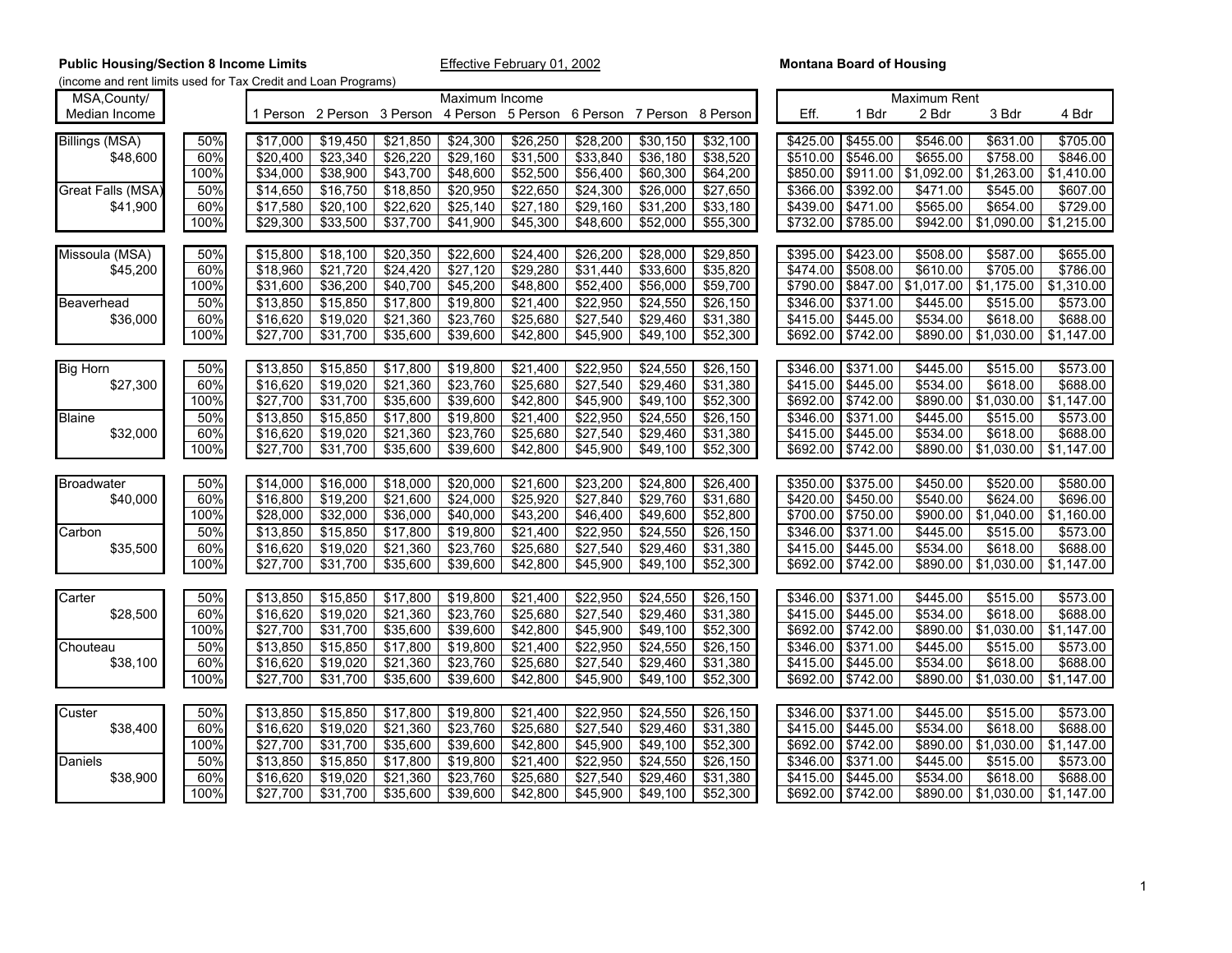| MSA, County/         |      |          |                                                                         |          | Maximum Income |                  |          |          |          |          |          | Maximum Rent        |            |            |
|----------------------|------|----------|-------------------------------------------------------------------------|----------|----------------|------------------|----------|----------|----------|----------|----------|---------------------|------------|------------|
| Median Income        |      |          | 1 Person 2 Person 3 Person 4 Person 5 Person 6 Person 7 Person 8 Person |          |                |                  |          |          |          | Eff.     | 1 Bdr    | 2 Bdr               | 3 Bdr      | 4 Bdr      |
|                      |      |          |                                                                         |          |                |                  |          |          |          |          |          |                     |            |            |
|                      |      |          |                                                                         |          |                |                  |          |          |          |          |          |                     |            |            |
| Dawson               | 50%  | \$14,300 | \$16,350                                                                | \$18,400 | \$20,450       | \$22,100         | \$23,700 | \$25,350 | \$27,000 | \$357.00 | \$383.00 | \$460.00            | \$531.00   | \$592.00   |
| \$40.900             | 60%  | \$17,160 | \$19,620                                                                | \$22,080 | \$24,540       | \$26,520         | \$28,440 | \$30,420 | \$32,400 | \$429.00 | \$459.00 | \$552.00            | \$638.00   | \$711.00   |
|                      | 100% | \$28,600 | \$32,700                                                                | \$36,800 | \$40,900       | \$44,200         | \$47,400 | \$50,700 | \$54,000 | \$715.00 | \$766.00 | \$920.00            | \$1,063.00 | \$1,185.00 |
| Deer Lodge           | 50%  | \$13,850 | \$15,850                                                                | \$17,800 | \$19,800       | \$21,400         | \$22,980 | \$24,550 | \$26,150 | \$346.00 | \$371.00 | \$445.00            | \$515.00   | \$574.00   |
| \$38,900             | 60%  | \$16,620 | \$19,020                                                                | \$21,360 | \$23,760       | \$25,680         | \$27,576 | \$29,460 | \$31,380 | \$415.00 | \$445.00 | \$534.00            | \$618.00   | \$689.00   |
|                      | 100% | \$27,700 | \$31,700                                                                | \$35,600 | \$39,600       | \$42,800         | \$45,960 | \$49,100 | \$52,300 | \$692.00 | \$742.00 | \$890.00            | \$1,030.00 | \$1,149.00 |
|                      |      |          |                                                                         |          |                |                  |          |          |          |          |          |                     |            |            |
|                      |      |          |                                                                         |          |                |                  |          |          |          |          |          |                     |            |            |
| Fallon               | 50%  | \$14,250 | \$16,300                                                                | \$18,300 | \$20,350       | \$22,000         | \$23,600 | \$25,250 | \$26,850 | \$356.00 | \$381.00 | \$457.00            | \$529.00   | \$590.00   |
| \$40,700             | 60%  | \$17,100 | \$19,560                                                                | \$21,960 | \$24,420       | \$26,400         | \$28,320 | \$30,300 | \$32,220 | \$427.00 | \$458.00 | \$549.00            | \$635.00   | \$708.00   |
|                      | 100% | \$28,500 | \$32,600                                                                | \$36,600 | \$40,700       | \$44,000         | \$47,200 | \$50,500 | \$53,700 | \$712.00 | \$763.00 | \$915.00            | \$1,058.00 | \$1,180.00 |
| Fergus               | 50%  | \$13,850 | \$15,850                                                                | \$17,800 | \$19,800       | \$21,400         | \$22,950 | \$24,550 | \$26,150 | \$346.00 | \$371.00 | \$445.00            | \$515.00   | \$573.00   |
| \$38,400             | 60%  | \$16,620 | \$19,020                                                                | \$21,360 | \$23,760       | \$25,680         | \$27,540 | \$29,460 | \$31,380 | \$415.00 | \$445.00 | \$534.00            | \$618.00   | \$688.00   |
|                      | 100% | \$27,700 | \$31,700                                                                | \$35,600 | \$39,600       | \$42,800         | \$45,900 | \$49,100 | \$52,300 | \$692.00 | \$742.00 | \$890.00            | \$1,030.00 | \$1,147.00 |
|                      |      |          |                                                                         |          |                |                  |          |          |          |          |          |                     |            |            |
| Flathead             | 50%  | \$15,000 | \$17,100                                                                | \$19,250 | \$21,400       | \$23,100         | \$24,800 | \$26,550 | \$28,250 | \$375.00 | \$401.00 | \$481.00            | \$556.00   | \$620.00   |
| \$42,800             | 60%  | \$18,000 | \$20,520                                                                | \$23,100 | \$25,680       | \$27,720         | \$29,760 | \$31,860 | \$33,900 | \$450.00 | \$481.00 | \$577.00            | \$667.00   | \$744.00   |
|                      | 100% | \$30,000 | \$34,200                                                                | \$38,500 | \$42,800       | \$46,200         | \$49,600 | \$53,100 | \$56,500 | \$750.00 | \$802.00 | \$962.00            | \$1,112.00 | \$1,240.00 |
| Gallatin             | 50%  | \$16,000 | \$18,300                                                                | \$20,550 | \$22,850       | \$24,700         | \$26,500 | \$28,350 | \$30,150 | \$400.00 | \$428.00 | \$513.00            | \$594.00   | \$662.00   |
| \$45,700             | 60%  | \$19,200 | \$21,960                                                                | \$24,660 | \$27,420       | \$29,640         | \$31,800 | \$34,020 | \$36,180 | \$480.00 | \$514.00 | \$616.00            | \$713.00   | \$795.00   |
|                      | 100% | \$32,000 | \$36,600                                                                | \$41,100 | \$45,700       | \$49,400         | \$53,000 | \$56,700 | \$60,300 | \$800.00 |          | \$857.00 \$1,027.00 | \$1,188.00 | \$1,325.00 |
|                      |      |          |                                                                         |          |                |                  |          |          |          |          |          |                     |            |            |
|                      |      |          |                                                                         |          |                |                  |          |          |          |          |          |                     |            |            |
| Garfield             | 50%  | \$13,850 | \$15,850                                                                | \$17,800 | \$19,800       | \$21,400         | \$22,950 | \$24,550 | \$26,150 | \$346.00 | \$371.00 | \$445.00            | \$515.00   | \$573.00   |
| \$32,300             | 60%  | \$16,620 | \$19,020                                                                | \$21,360 | \$23,760       | \$25,680         | \$27,540 | \$29,460 | \$31,380 | \$415.00 | \$445.00 | \$534.00            | \$618.00   | \$688.00   |
|                      | 100% | \$27,700 | \$31,700                                                                | \$35,600 | \$39,600       | \$42,800         | \$45,900 | \$49,100 | \$52,300 | \$692.00 | \$742.00 | \$890.00            | \$1,030.00 | \$1,147.00 |
| Glacier              | 50%  | \$13,850 | \$15,850                                                                | \$17,800 | \$19,800       | \$21,400         | \$22,950 | \$24,550 | \$26,150 | \$346.00 | \$371.00 | \$445.00            | \$515.00   | \$573.00   |
| \$32,000             | 60%  | \$16,620 | \$19,020                                                                | \$21,360 | \$23,760       | \$25,680         | \$27,540 | \$29,460 | \$31,380 | \$415.00 | \$445.00 | \$534.00            | \$618.00   | \$688.00   |
|                      | 100% | \$27,700 | \$31,700                                                                | \$35,600 | \$39,600       | \$42,800         | \$45,900 | \$49,100 | \$52,300 | \$692.00 | \$742.00 | \$890.00            | \$1,030.00 | \$1,147.00 |
|                      |      |          |                                                                         |          |                |                  |          |          |          |          |          |                     |            |            |
| <b>Golden Valley</b> | 50%  | \$13,850 | \$15,850                                                                | \$17,800 | \$19,800       | \$21,400         | \$22,950 | \$24,550 | \$26,150 | \$346.00 | \$371.00 | \$445.00            | \$515.00   | \$573.00   |
| \$26,500             | 60%  | \$16,620 | \$19,020                                                                | \$21,360 | \$23,760       | \$25,680         | \$27,540 | \$29,460 | \$31,380 | \$415.00 | \$445.00 | \$534.00            | \$618.00   | \$688.00   |
|                      | 100% | \$27,700 | \$31,700                                                                | \$35,600 | \$39,600       | \$42,800         | \$45,900 | \$49,100 | \$52,300 | \$692.00 | \$742.00 | \$890.00            | \$1,030.00 | \$1,147.00 |
| Granite              | 50%  | \$13,850 | \$15,850                                                                | \$17,800 | \$19,800       | \$21,400         | \$22,950 | \$24,550 | \$26,150 | \$346.00 | \$371.00 | \$445.00            | \$515.00   | \$573.00   |
| \$33,700             | 60%  | \$16,620 | \$19,020                                                                | \$21,360 | \$23,760       | \$25,680         | \$27,540 | \$29,460 | \$31,380 | \$415.00 | \$445.00 | \$534.00            | \$618.00   | \$688.00   |
|                      | 100% | \$27,700 | \$31,700                                                                | \$35,600 | \$39,600       | \$42,800         | \$45,900 | \$49,100 | \$52,300 | \$692.00 | \$742.00 | \$890.00            | \$1,030.00 | \$1,147.00 |
|                      |      |          |                                                                         |          |                |                  |          |          |          |          |          |                     |            |            |
|                      |      |          |                                                                         |          |                |                  |          |          |          |          |          |                     |            | \$660.00   |
| Hill                 | 50%  | \$15,950 | \$18,200                                                                | \$20,500 | \$22,750       | \$24,550         | \$26,400 | \$28,200 | \$30,050 | \$398.00 | \$426.00 | \$512.00            | \$591.00   |            |
| \$45,500             | 60%  | \$19,140 | \$21,840                                                                | \$24,600 | \$27,300       | \$29,460         | \$31,680 | \$33,840 | \$36,060 | \$478.00 | \$512.00 | \$615.00            | \$709.00   | \$792.00   |
|                      | 100% | \$31,900 | \$36,400                                                                | \$41,000 | \$45,500       | \$49,100         | \$52,800 | \$56,400 | \$60,100 | \$797.00 | \$853.00 | \$1,025.00          | \$1,182.00 | \$1,320.00 |
| Jefferson            | 50%  | \$18,400 | \$21,050                                                                | \$23,650 | \$26,300       | $\sqrt{$28,400}$ | \$30,500 | \$32,600 | \$34,700 | \$460.00 | \$493.00 | \$591.00            | \$683.00   | \$762.00   |
| \$52,600             | 60%  | \$22,080 | \$25,260                                                                | \$28,380 | \$31,560       | \$34,080         | \$36,600 | \$39,120 | \$41,640 | \$552.00 | \$591.00 | \$709.00            | \$820.00   | \$915.00   |
|                      | 100% | \$36,800 | \$42,100                                                                | \$47,300 | \$52,600       | \$56,800         | \$61,000 | \$65,200 | \$69,400 | \$920.00 |          | \$986.00 \$1,182.00 | \$1,367.00 | \$1,525.00 |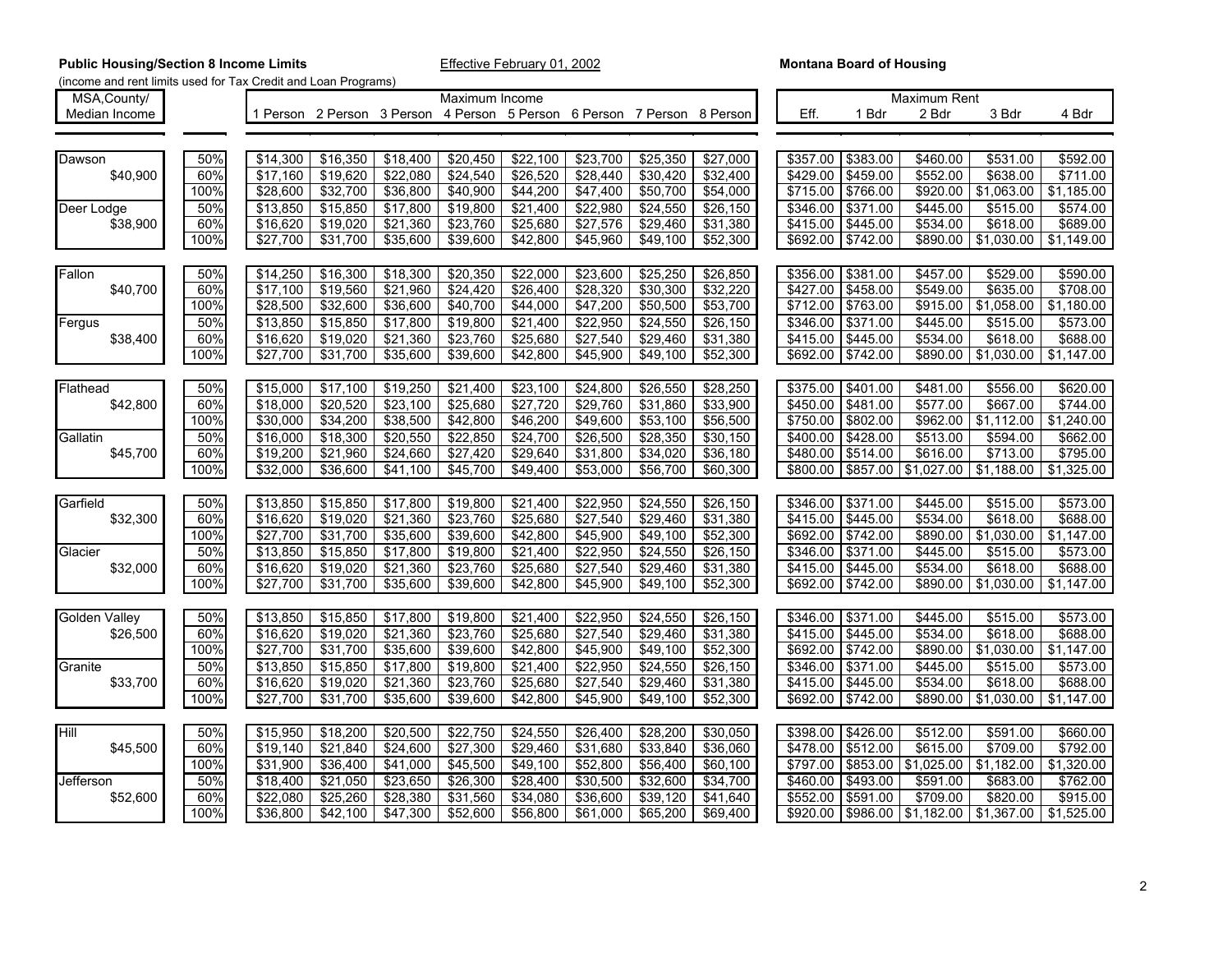| MSA, County/           |      |          |                                                                         |          | Maximum Income |                  |          |          |          |          |          | Maximum Rent |            |            |
|------------------------|------|----------|-------------------------------------------------------------------------|----------|----------------|------------------|----------|----------|----------|----------|----------|--------------|------------|------------|
| Median Income          |      |          | 1 Person 2 Person 3 Person 4 Person 5 Person 6 Person 7 Person 8 Person |          |                |                  |          |          |          | Eff.     | 1 Bdr    | 2 Bdr        | 3 Bdr      | 4 Bdr      |
|                        |      |          |                                                                         |          |                |                  |          |          |          |          |          |              |            |            |
|                        |      |          |                                                                         |          |                |                  |          |          |          |          |          |              |            |            |
| <b>Judith Basin</b>    | 50%  | \$13,850 | \$15,850                                                                | \$17,800 | \$19,800       | \$21,400         | \$22,950 | \$24,550 | \$26,150 | \$346.00 | \$371.00 | \$445.00     | \$515.00   | \$573.00   |
| \$37,500               | 60%  | \$16,620 | \$19,020                                                                | \$21,360 | \$23,760       | \$25,680         | \$27,540 | \$29,460 | \$31,380 | \$415.00 | \$445.00 | \$534.00     | \$618.00   | \$688.00   |
|                        | 100% | \$27,700 | \$31,700                                                                | \$35,600 | \$39,600       | \$42,800         | \$45,900 | \$49,100 | \$52,300 | \$692.00 | \$742.00 | \$890.00     | \$1,030.00 | \$1,147.00 |
| Lake                   | 50%  | \$13,850 | \$15,850                                                                | \$17,800 | \$19,800       | \$21,400         | \$22,950 | \$24,550 | \$26,150 | \$346.00 | \$371.00 | \$445.00     | \$515.00   | \$573.00   |
| \$34,700               | 60%  | \$16,620 | \$19,020                                                                | \$21,360 | \$23,760       | \$25,680         | \$27,540 | \$29,460 | \$31,380 | \$415.00 | \$445.00 | \$534.00     | \$618.00   | \$688.00   |
|                        | 100% | \$27,700 | \$31,700                                                                | \$35,600 | \$39,600       | \$42,800         | \$45,900 | \$49,100 | \$52,300 | \$692.00 | \$742.00 | \$890.00     | \$1,030.00 | \$1,147.00 |
|                        |      |          |                                                                         |          |                |                  |          |          |          |          |          |              |            |            |
|                        |      |          |                                                                         |          |                |                  |          |          |          |          |          |              |            |            |
| <b>Lewis and Clark</b> | 50%  | \$17,850 | \$20,400                                                                | \$22,950 | \$25,500       | \$27,550         | \$29,600 | \$31,600 | \$33,650 | \$446.00 | \$478.00 | \$573.00     | \$663.00   | \$740.00   |
| \$51.000               | 60%  | \$21,420 | \$24,480                                                                | \$27,540 | \$30,600       | \$33,060         | \$35,520 | \$37,920 | \$40,380 | \$535.00 | \$573.00 | \$688.00     | \$795.00   | \$888.00   |
|                        | 100% | \$35,700 | \$40,800                                                                | \$45,900 | \$51,000       | \$55,100         | \$59,200 | \$63,200 | \$67,300 | \$892.00 | \$956.00 | \$1,147.00   | \$1,326.00 | \$1,480.00 |
| Liberty                | 50%  | \$15,150 | \$17,300                                                                | \$19,500 | \$21,650       | \$23,400         | \$25,100 | \$26,850 | \$28,600 | \$378.00 | \$405.00 | \$487.00     | \$563.00   | \$627.00   |
| \$43,300               | 60%  | \$18,180 | \$20,760                                                                | \$23,400 | \$25,980       | \$28,080         | \$30,120 | \$32,220 | \$34,320 | \$454.00 | \$486.00 | \$585.00     | \$675.00   | \$753.00   |
|                        | 100% | \$30,300 | \$34,600                                                                | \$39,000 | \$43,300       | \$46,800         | \$50,200 | \$53,700 | \$57,200 | \$757.00 | \$811.00 | \$975.00     | \$1,126.00 | \$1,255.00 |
|                        |      |          |                                                                         |          |                |                  |          |          |          |          |          |              |            |            |
| Lincoln                | 50%  | \$13,850 | \$15,850                                                                | \$17,800 | \$19,800       | \$21,400         | \$22,950 | \$24,550 | \$26,150 | \$346.00 | \$371.00 | \$445.00     | \$515.00   | \$573.00   |
| \$32,200               | 60%  | \$16,620 | \$19,020                                                                | \$21,360 | \$23,760       | \$25,680         | \$27,540 | \$29,460 | \$31,380 | \$415.00 | \$445.00 | \$534.00     | \$618.00   | \$688.00   |
|                        | 100% | \$27,700 | \$31,700                                                                | \$35,600 | \$39,600       | \$42,800         | \$45,900 | \$49,100 | \$52,300 | \$692.00 | \$742.00 | \$890.00     | \$1,030.00 | \$1,147.00 |
| McCone                 | 50%  | \$13,850 | \$15,850                                                                | \$17,800 | \$19,800       | \$21,400         | \$22,950 | \$24,550 | \$26,150 | \$346.00 | \$371.00 | \$445.00     | \$515.00   | \$573.00   |
| \$35,000               | 60%  | \$16,620 | \$19,020                                                                | \$21,360 | \$23,760       | \$25,680         | \$27,540 | \$29,460 | \$31,380 | \$415.00 | \$445.00 | \$534.00     | \$618.00   | \$688.00   |
|                        | 100% | \$27,700 | \$31,700                                                                | \$35,600 | \$39,600       | \$42,800         | \$45,900 | \$49,100 | \$52,300 | \$692.00 | \$742.00 | \$890.00     | \$1,030.00 | \$1,147.00 |
|                        |      |          |                                                                         |          |                |                  |          |          |          |          |          |              |            |            |
| Madison                | 50%  | \$13,850 | \$15,850                                                                | \$17,800 | \$19,800       | \$21,400         | \$22,950 | \$24,550 | \$26,150 | \$346.00 | \$371.00 | \$445.00     | \$515.00   | \$573.00   |
| \$36,200               | 60%  | \$16,620 | \$19,020                                                                | \$21,360 | \$23,760       | \$25,680         | \$27,540 | \$29,460 | \$31,380 | \$415.00 | \$445.00 | \$534.00     | \$618.00   | \$688.00   |
|                        | 100% | \$27,700 | \$31,700                                                                | \$35,600 | \$39,600       | \$42,800         | \$45,900 | \$49,100 | \$52,300 | \$692.00 | \$742.00 | \$890.00     | \$1,030.00 | \$1,147.00 |
| Meagher                | 50%  | \$13,850 | \$15,850                                                                | \$17,800 | \$19,800       | \$21,400         | \$22,950 | \$24,550 | \$26,150 | \$346.00 | \$371.00 | \$445.00     | \$515.00   | \$573.00   |
| \$34,300               | 60%  | \$16,620 | \$19,020                                                                | \$21,360 | \$23,760       | \$25,680         | \$27,540 | \$29,460 | \$31,380 | \$415.00 | \$445.00 | \$534.00     | \$618.00   | \$688.00   |
|                        | 100% | \$27,700 | \$31,700                                                                | \$35,600 | \$39,600       | \$42,800         | \$45,900 | \$49,100 | \$52,300 | \$692.00 | \$742.00 | \$890.00     | \$1,030.00 | \$1,147.00 |
|                        |      |          |                                                                         |          |                |                  |          |          |          |          |          |              |            |            |
|                        |      |          |                                                                         |          |                |                  |          |          |          |          |          |              |            |            |
| Mineral                | 50%  | \$13,850 | \$15,850                                                                | \$17,800 | \$19,800       | \$21,400         | \$22,950 | \$24,550 | \$26,150 | \$346.00 | \$371.00 | \$445.00     | \$515.00   | \$573.00   |
| \$30,600               | 60%  | \$16,620 | \$19,020                                                                | \$21,360 | \$23,760       | \$25,680         | \$27,540 | \$29,460 | \$31,380 | \$415.00 | \$445.00 | \$534.00     | \$618.00   | \$688.00   |
|                        | 100% | \$27,700 | \$31,700                                                                | \$35,600 | \$39,600       | \$42,800         | \$45,900 | \$49,100 | \$52,300 | \$692.00 | \$742.00 | \$890.00     | \$1,030.00 | \$1,147.00 |
| Musselshell            | 50%  | \$13,850 | \$15,850                                                                | \$17,800 | \$19,800       | \$21,400         | \$22,950 | \$24,550 | \$26,150 | \$346.00 | \$371.00 | \$445.00     | \$515.00   | \$573.00   |
| \$27,900               | 60%  | \$16,620 | \$19,020                                                                | \$21,360 | \$23,760       | \$25,680         | \$27,540 | \$29,460 | \$31,380 | \$415.00 | \$445.00 | \$534.00     | \$618.00   | \$688.00   |
|                        | 100% | \$27,700 | \$31,700                                                                | \$35,600 | \$39,600       | \$42,800         | \$45,900 | \$49,100 | \$52,300 | \$692.00 | \$742.00 | \$890.00     | \$1,030.00 | \$1,147.00 |
|                        |      |          |                                                                         |          |                |                  |          |          |          |          |          |              |            |            |
| Park                   | 50%  | \$13,850 | \$15,850                                                                | \$17,800 | \$19,800       | \$21,400         | \$22,950 | \$24,550 | \$26,150 | \$346.00 | \$371.00 | \$445.00     | \$515.00   | \$573.00   |
| \$38,400               | 60%  | \$16,620 | \$19,020                                                                | \$21,360 | \$23,760       | \$25,680         | \$27,540 | \$29,460 | \$31,380 | \$415.00 | \$445.00 | \$534.00     | \$618.00   | \$688.00   |
|                        | 100% | \$27,700 | \$31,700                                                                | \$35,600 | \$39,600       | \$42,800         | \$45,900 | \$49,100 | \$52,300 | \$692.00 | \$742.00 | \$890.00     | \$1,030.00 | \$1,147.00 |
| Petroleum              | 50%  | \$13.850 | \$15,850                                                                | \$17,800 | \$19,800       | $\sqrt{$21,400}$ | \$22,950 | \$24,550 | \$26,150 | \$346.00 | \$371.00 | \$445.00     | \$515.00   | \$573.00   |
| \$26,400               | 60%  | \$16,620 | \$19,020                                                                | \$21,360 | \$23,760       | \$25,680         | \$27,540 | \$29,460 | \$31,380 | \$415.00 | \$445.00 | \$534.00     | \$618.00   | \$688.00   |
|                        | 100% | \$27,700 | \$31,700                                                                | \$35,600 | \$39,600       | \$42,800         | \$45,900 | \$49,100 | \$52,300 | \$692.00 | \$742.00 | \$890.00     | \$1,030.00 | \$1,147.00 |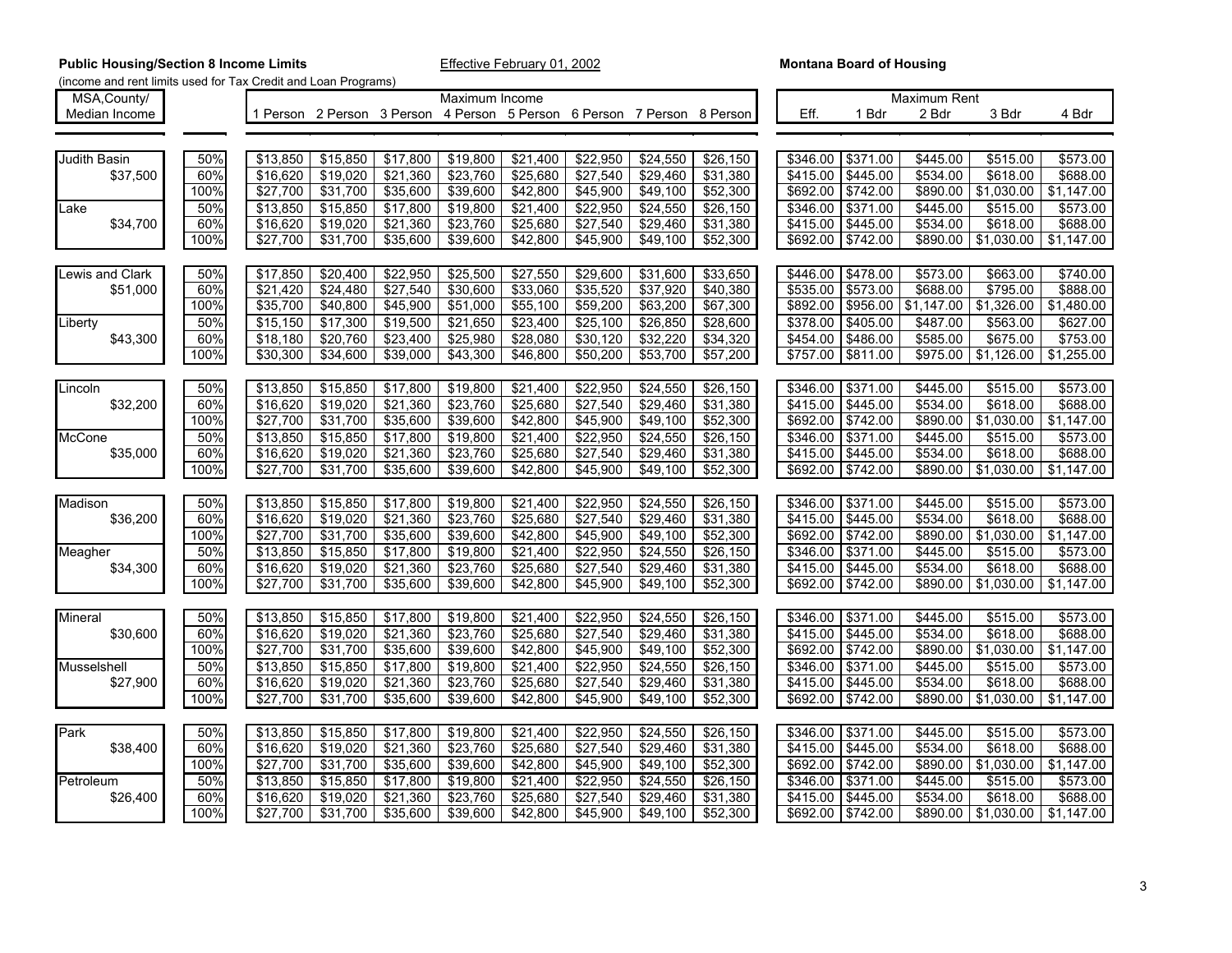| MSA, County/        |      |                  |                                                                         |          | Maximum Income   |          |                      |          |          |          |          | <b>Maximum Rent</b> |            |            |
|---------------------|------|------------------|-------------------------------------------------------------------------|----------|------------------|----------|----------------------|----------|----------|----------|----------|---------------------|------------|------------|
| Median Income       |      |                  | 1 Person 2 Person 3 Person 4 Person 5 Person 6 Person 7 Person 8 Person |          |                  |          |                      |          |          | Eff.     | 1 Bdr    | 2 Bdr               | 3 Bdr      | 4 Bdr      |
|                     |      |                  |                                                                         |          |                  |          |                      |          |          |          |          |                     |            |            |
|                     |      |                  |                                                                         |          |                  |          |                      |          |          |          |          |                     |            |            |
| <b>Phillips</b>     | 50%  | \$13,850         | \$15,850                                                                | \$17,800 | \$19,800         | \$21,400 | \$22,950             | \$24,550 | \$26,150 | \$346.00 | \$371.00 | \$445.00            | \$515.00   | \$573.00   |
| \$35,000            | 60%  | \$16,620         | \$19,020                                                                | \$21,360 | \$23,760         | \$25,680 | \$27,540             | \$29,460 | \$31,380 | \$415.00 | \$445.00 | \$534.00            | \$618.00   | \$688.00   |
|                     | 100% | \$27,700         | \$31,700                                                                | \$35,600 | \$39,600         | \$42,800 | \$45,900             | \$49,100 | \$52,300 | \$692.00 | \$742.00 | \$890.00            | \$1,030.00 | \$1,147.00 |
| Pondera             | 50%  | \$13,950         | \$15,900                                                                | \$17,900 | \$19,900         | \$21,500 | \$23,100             | \$24,700 | \$26,250 | \$348.00 | \$373.00 | \$447.00            | \$517.00   | \$577.00   |
| \$39,800            | 60%  | \$16,740         | \$19,080                                                                | \$21,480 | \$23,880         | \$25,800 | \$27,720             | \$29,640 | \$31,500 | \$418.00 | \$447.00 | \$537.00            | \$621.00   | \$693.00   |
|                     | 100% | \$27,900         | \$31,800                                                                | \$35,800 | \$39,800         | \$43,000 | \$46,200             | \$49,400 | \$52,500 | \$697.00 | \$746.00 | \$895.00            | \$1,035.00 | \$1,155.00 |
|                     |      |                  |                                                                         |          |                  |          |                      |          |          |          |          |                     |            |            |
| <b>Powder River</b> | 50%  | \$13,850         | \$15,850                                                                | \$17,800 | \$19,800         | \$21,400 | \$22,950             | \$24,550 | \$26,150 | \$346.00 | \$371.00 | \$445.00            | \$515.00   | \$573.00   |
| \$34,200            | 60%  | \$16,620         | \$19,020                                                                | \$21,360 | \$23,760         | \$25,680 | \$27,540             | \$29,460 | \$31,380 | \$415.00 | \$445.00 | \$534.00            | \$618.00   | \$688.00   |
|                     | 100% | \$27,700         | \$31,700                                                                | \$35,600 | \$39,600         | \$42,800 | \$45,900             | \$49,100 | \$52,300 | \$692.00 | \$742.00 | \$890.00            | \$1,030.00 | \$1,147.00 |
| Powell              | 50%  | \$13,850         | \$15,850                                                                | \$17,800 | \$19,800         | \$21,400 | \$22,950             | \$24,550 | \$26,150 | \$346.00 | \$371.00 | \$445.00            | \$515.00   | \$573.00   |
|                     |      |                  |                                                                         | \$21,360 | \$23,760         |          |                      | \$29,460 |          |          |          |                     |            |            |
| \$36,800            | 60%  | \$16,620         | \$19,020                                                                |          |                  | \$25,680 | $\overline{$27,540}$ |          | \$31,380 | \$415.00 | \$445.00 | \$534.00            | \$618.00   | \$688.00   |
|                     | 100% | \$27,700         | \$31,700                                                                | \$35,600 | \$39,600         | \$42,800 | \$45,900             | \$49,100 | \$52,300 | \$692.00 | \$742.00 | \$890.00            | \$1,030.00 | \$1,147.00 |
|                     |      |                  |                                                                         |          |                  |          |                      |          |          |          |          |                     |            |            |
| Prairie             | 50%  | \$13,850         | \$15,850                                                                | \$17,800 | \$19,800         | \$21,400 | \$22,950             | \$24,550 | \$26,150 | \$346.00 | \$371.00 | \$445.00            | \$515.00   | \$573.00   |
| \$32,600            | 60%  | \$16,620         | \$19,020                                                                | \$21,360 | \$23,760         | \$25,680 | \$27,540             | \$29,460 | \$31,380 | \$415.00 | \$445.00 | \$534.00            | \$618.00   | \$688.00   |
|                     | 100% | \$27,700         | \$31,700                                                                | \$35,600 | \$39,600         | \$42,800 | \$45,900             | \$49,100 | \$52,300 | \$692.00 | \$742.00 | \$890.00            | \$1,030.00 | \$1,147.00 |
| Ravalli             | 50%  | \$13,950         | \$15,900                                                                | \$17,900 | \$19,900         | \$21,500 | \$23,100             | \$24,700 | \$26,250 | \$348.00 | \$373.00 | \$447.00            | \$517.00   | \$577.00   |
| \$39,800            | 60%  | \$16,740         | \$19,080                                                                | \$21,480 | \$23,880         | \$25,800 | \$27,720             | \$29,640 | \$31,500 | \$418.00 | \$447.00 | \$537.00            | \$621.00   | \$693.00   |
|                     | 100% | $\sqrt{$27,900}$ | \$31,800                                                                | \$35,800 | \$39,800         | \$43,000 | \$46,200             | \$49,400 | \$52,500 | \$697.00 | \$746.00 | \$895.00            | \$1,035.00 | \$1,155.00 |
|                     |      |                  |                                                                         |          |                  |          |                      |          |          |          |          |                     |            |            |
| Richland            | 50%  | \$13,850         | \$15,850                                                                | \$17,800 | \$19,800         | \$21,400 | \$22,950             | \$24,550 | \$26,150 | \$346.00 | \$371.00 | \$445.00            | \$515.00   | \$573.00   |
| \$36,000            | 60%  | \$16,620         | \$19,020                                                                | \$21,360 | \$23,760         | \$25,680 | \$27,540             | \$29,460 | \$31,380 | \$415.00 | \$445.00 | \$534.00            | \$618.00   | \$688.00   |
|                     | 100% | \$27,700         | \$31,700                                                                | \$35,600 | \$39,600         | \$42,800 | \$45,900             | \$49,100 | \$52,300 | \$692.00 | \$742.00 | \$890.00            | \$1,030.00 | \$1,147.00 |
| Roosevelt           | 50%  | \$13,850         | \$15,850                                                                | \$17,800 | \$19,800         | \$21,400 | \$22,950             | \$24,550 | \$26,150 | \$346.00 | \$371.00 | \$445.00            | \$515.00   | \$573.00   |
| \$31,000            | 60%  | \$16,620         | \$19,020                                                                | \$21,360 | \$23,760         | \$25,680 | \$27,540             | \$29,460 | \$31,380 | \$415.00 | \$445.00 | \$534.00            | \$618.00   | \$688.00   |
|                     | 100% | \$27,700         | \$31,700                                                                | \$35,600 | \$39,600         | \$42,800 | \$45,900             | \$49,100 | \$52,300 | \$692.00 | \$742.00 | \$890.00            | \$1,030.00 | \$1,147.00 |
|                     |      |                  |                                                                         |          |                  |          |                      |          |          |          |          |                     |            |            |
| Rosebud             | 50%  | \$15,500         | \$17,700                                                                | \$19,950 | \$22,150         | \$23,900 | \$25,700             | \$27,450 | \$29,250 | \$387.00 | \$415.00 | \$498.00            | \$575.00   | \$642.00   |
| \$44,300            | 60%  | \$18,600         | \$21,240                                                                | \$23,940 | \$26,580         | \$28,680 | \$30,840             | \$32,940 | \$35,100 | \$465.00 | \$498.00 | \$598.00            | \$690.00   | \$771.00   |
|                     | 100% | \$31,000         | \$35,400                                                                | \$39,900 | \$44,300         | \$47,800 | \$51,400             | \$54,900 | \$58,500 | \$775.00 | \$830.00 | \$997.00            | \$1,151.00 | \$1,285.00 |
| Sanders             | 50%  | \$13,850         | \$15,850                                                                | \$17,800 | \$19,800         | \$21,400 | \$22,950             | \$24,550 | \$26,150 | \$346.00 | \$371.00 | \$445.00            | \$515.00   | \$573.00   |
| \$31,200            | 60%  | \$16,620         | \$19,020                                                                | \$21,360 | \$23,760         | \$25,680 | \$27,540             | \$29,460 | \$31,380 | \$415.00 | \$445.00 | \$534.00            | \$618.00   | \$688.00   |
|                     | 100% | \$27,700         | \$31,700                                                                | \$35,600 | \$39,600         | \$42,800 | \$45,900             | \$49,100 | \$52,300 | \$692.00 | \$742.00 | \$890.00            | \$1,030.00 | \$1,147.00 |
|                     |      |                  |                                                                         |          |                  |          |                      |          |          |          |          |                     |            |            |
| Sheridan            | 50%  | \$13,850         | \$15,850                                                                | \$17,800 | \$19,800         | \$21,400 | \$22,950             | \$24,550 | \$26,150 | \$346.00 | \$371.00 | \$445.00            | \$515.00   | \$573.00   |
| \$36,500            | 60%  | \$16,620         | \$19,020                                                                | \$21,360 | \$23,760         | \$25,680 | $\overline{$27,540}$ | \$29,460 | \$31,380 | \$415.00 | \$445.00 | \$534.00            | \$618.00   | \$688.00   |
|                     | 100% | \$27,700         | \$31,700                                                                | \$35,600 | \$39,600         | \$42,800 | \$45,900             | \$49,100 | \$52,300 | \$692.00 | \$742.00 | \$890.00            | \$1,030.00 | \$1,147.00 |
| <b>Silver Bow</b>   | 50%  | \$14,300         | \$16,300                                                                | \$18,350 | $\sqrt{$20,400}$ | \$22,050 | \$23,650             | \$25,300 | \$26,950 | \$357.00 | \$382.00 | \$458.00            | \$530.00   | \$591.00   |
| \$40,800            | 60%  | \$17,160         | \$19,560                                                                | \$22,020 | $\sqrt{$24,480}$ | \$26,460 | \$28,380             | \$30,360 | \$32,340 | \$429.00 | \$459.00 | \$550.00            | \$636.00   | \$709.00   |
|                     | 100% | \$28,600         | \$32,600                                                                | \$36,700 | \$40,800         | \$44,100 | \$47,300             | \$50,600 | \$53,900 | \$715.00 | \$765.00 | \$917.00            | \$1,061.00 | \$1,182.00 |
|                     |      |                  |                                                                         |          |                  |          |                      |          |          |          |          |                     |            |            |